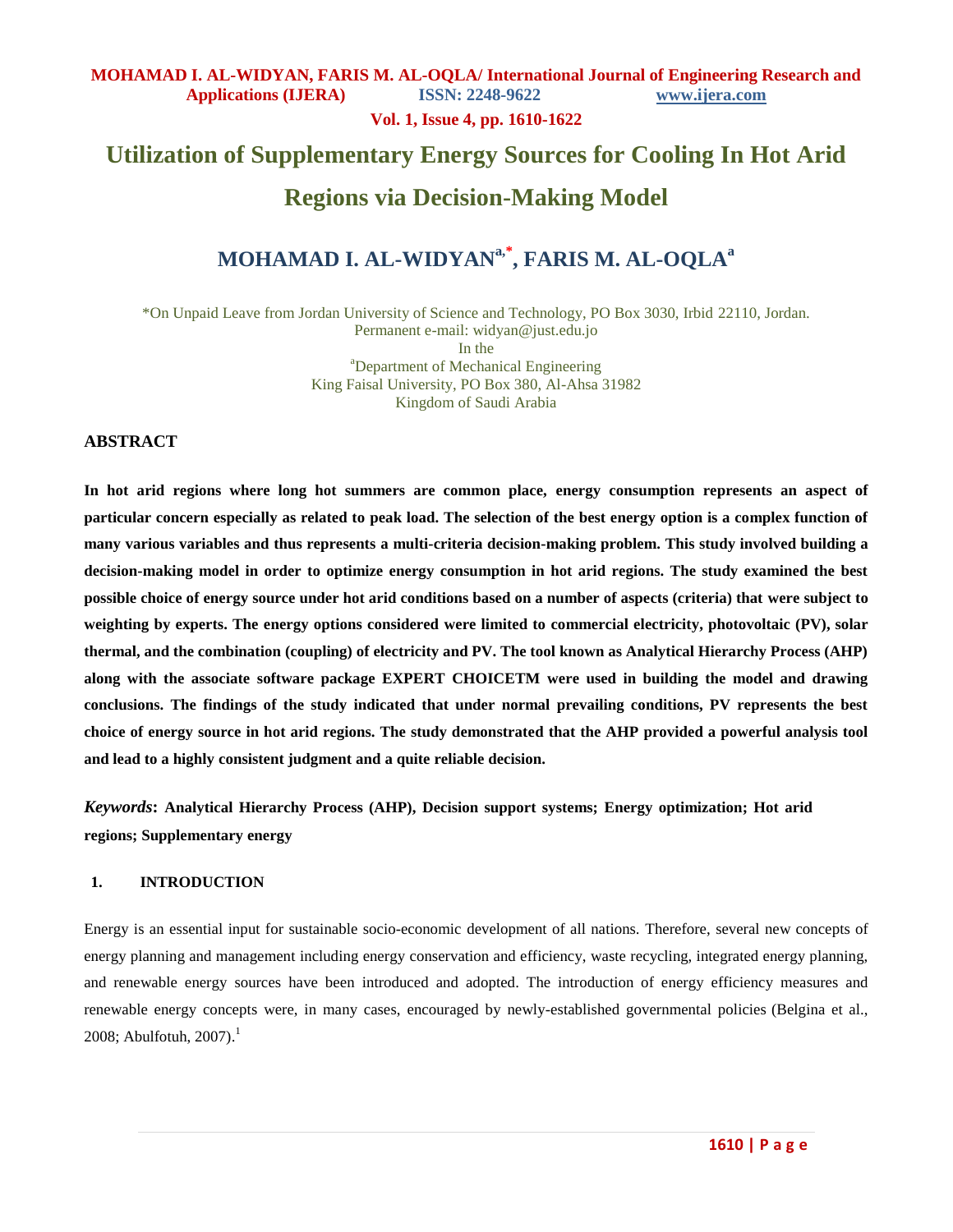#### **Vol. 1, Issue 4, pp. 1610-1622**

In hot arid regions, long and extended warm and dry summers, low rates of rain and humidity, lack of green cover, and the large temperature fluctuations between day and night make sort of standard descriptions. In such regions, the ventilating and air-conditioning (VAC) installations, that are typically the most energy-intensive among energy-consuming activities, are essential for securing healthy, safe and suitable indoor thermal conditions for building occupants and stored materials.

Throughout the Arabian Peninsula which is a predominantly hot arid region and in similar regions in other parts of the world, space cooling, a primary driver of energy consumption, is of paramount importance since the power used for the airconditioning of buildings in some countries accounts for 70% of the electrical power production (Al-Temeemia and Harris,  $2004)^2$ . In Saudi Arabia, where energy demand has been growing at alarming rates (Qader, 2009<sup>3</sup>; Al-Ajlana et al., 2006; Alnatheer,  $2005^4$ ), many researchers examined the potential of utilizing renewable energy sources. The majority of such studies considered most notably solar energy as a promising potential supplementary energy source due to its high availability and irradiation rates (Shaahid and El-Amin, 2009<sup>5</sup>; Rehman and Al-Hadhrami, 2010<sup>6</sup>). In Kuwait, domestic airconditioning operates from the beginning of April to the end of October. In this sector, buildings account for about 75% to 80% of the total electric power consumption, mainly due to the impact of air-conditioning [\(Al-Ajmia,](http://www.sciencedirect.com/science?_ob=RedirectURL&_method=outwardLink&_partnerName=27983&_origin=article&_zone=art_page&_linkType=scopusAuthorDocuments&_targetURL=http%3A%2F%2Fwww.scopus.com%2Fscopus%2Finward%2Fauthor.url%3FpartnerID%3D10%26rel%3D3.0.0%26sortField%3Dcited%26sortOrder%3Dasc%26author%3DAl-Ajmi,%2520F.%26authorID%3D8860437400%26md5%3D2db23d52847035dd47b57b1ea9b4bab6&_acct=C000052469&_version=1&_userid=3679165&md5=a2f319f41bc692afe6d2bbd20f6333c3) [Loveday,](http://www.sciencedirect.com/science?_ob=RedirectURL&_method=outwardLink&_partnerName=27983&_origin=article&_zone=art_page&_linkType=scopusAuthorDocuments&_targetURL=http%3A%2F%2Fwww.scopus.com%2Fscopus%2Finward%2Fauthor.url%3FpartnerID%3D10%26rel%3D3.0.0%26sortField%3Dcited%26sortOrder%3Dasc%26author%3DLoveday,%2520D.L.%26authorID%3D7007051032%26md5%3D74f64cac65c2362bfd776f8678928a29&_acct=C000052469&_version=1&_userid=3679165&md5=175068199068df7e61540359307a734d) and [Hanby,](http://www.sciencedirect.com/science?_ob=RedirectURL&_method=outwardLink&_partnerName=27983&_origin=article&_zone=art_page&_linkType=scopusAuthorDocuments&_targetURL=http%3A%2F%2Fwww.scopus.com%2Fscopus%2Finward%2Fauthor.url%3FpartnerID%3D10%26rel%3D3.0.0%26sortField%3Dcited%26sortOrder%3Dasc%26author%3DHanby,%2520V.I.%26authorID%3D8301657100%26md5%3Dd2a1a008dc71c5813191a5de667c24bd&_acct=C000052469&_version=1&_userid=3679165&md5=2bcbce50345e85aa8d8d256e5b604c56)  $2006$ <sup>7</sup>.

In such regions, the association of peak cooling demand in summer with high solar energy availability offers a window of hope to exploit solar energy for cooling in a more efficient, integrated and comprehensive manner.

Researchers and scientists made early attempts for developing integrated energy models that link both commercial and renewable energy sources. An early simple model had been proposed that made it possible to find conditions for the economic viability of solar thermal or photovoltaic energy utilization (Landsberg, 1977)<sup>8</sup>. The research in this direction attempts to match solar thermal technologies with thermally driven cooling equipment like absorption, adsorption and desiccant chillers (Argiriou, 2005)<sup>9</sup>. A comprehensive review of these technologies is given in several references (Srikhirin, Aphornratana, and Chungpaibulpatana, 2001<sup>10</sup>; Dieng and Wang, 2001<sup>11</sup>; [Floridesa,](http://www.sciencedirect.com/science?_ob=RedirectURL&_method=outwardLink&_partnerName=27983&_origin=article&_zone=art_page&_linkType=scopusAuthorDocuments&_targetURL=http%3A%2F%2Fwww.scopus.com%2Fscopus%2Finward%2Fauthor.url%3FpartnerID%3D10%26rel%3D3.0.0%26sortField%3Dcited%26sortOrder%3Dasc%26author%3DFlorides,%2520G.%2520A.%26authorID%3D6602575880%26md5%3D493b7765f5a34d351086f1ccadbb50fa&_acct=C000052469&_version=1&_userid=3679165&md5=1600e3b3f217a763e713bb5074553d21) 2002<sup>12</sup>; Grossman, 2002<sup>13</sup>; [Henning,](http://www.amazon.com/s/ref=ntt_athr_dp_sr_1?_encoding=UTF8&sort=relevancerank&search-alias=books&field-author=H.-M.%20Henning)  $2004^{14}$ ).

The high energy consumption in cooling and other energy-consuming systems in hot arid regions due to the climatic specifications make implementing and selecting among the various possible renewable energy sources and forms for energy production a multi-criteria decision-making (MCDM) problem. The rational decision-making in energy supply system options, planning, management and economy is helpful to the sustainable development. However, the complex interactions of energy systems make decision-making more difficult. Sustainable and renewable energy decision-making using multi-criteria decision analysis (MCDA) provides a method to eliminate the difficulty and has attracted the attention of decision makers for a long time.

This work introduces a decision support model utilizing the Analytical Hierarchy Process (AHP). The intention is to help decision makers implement a suitable type of renewable energy, limited in this study to solar (thermal and photovoltaic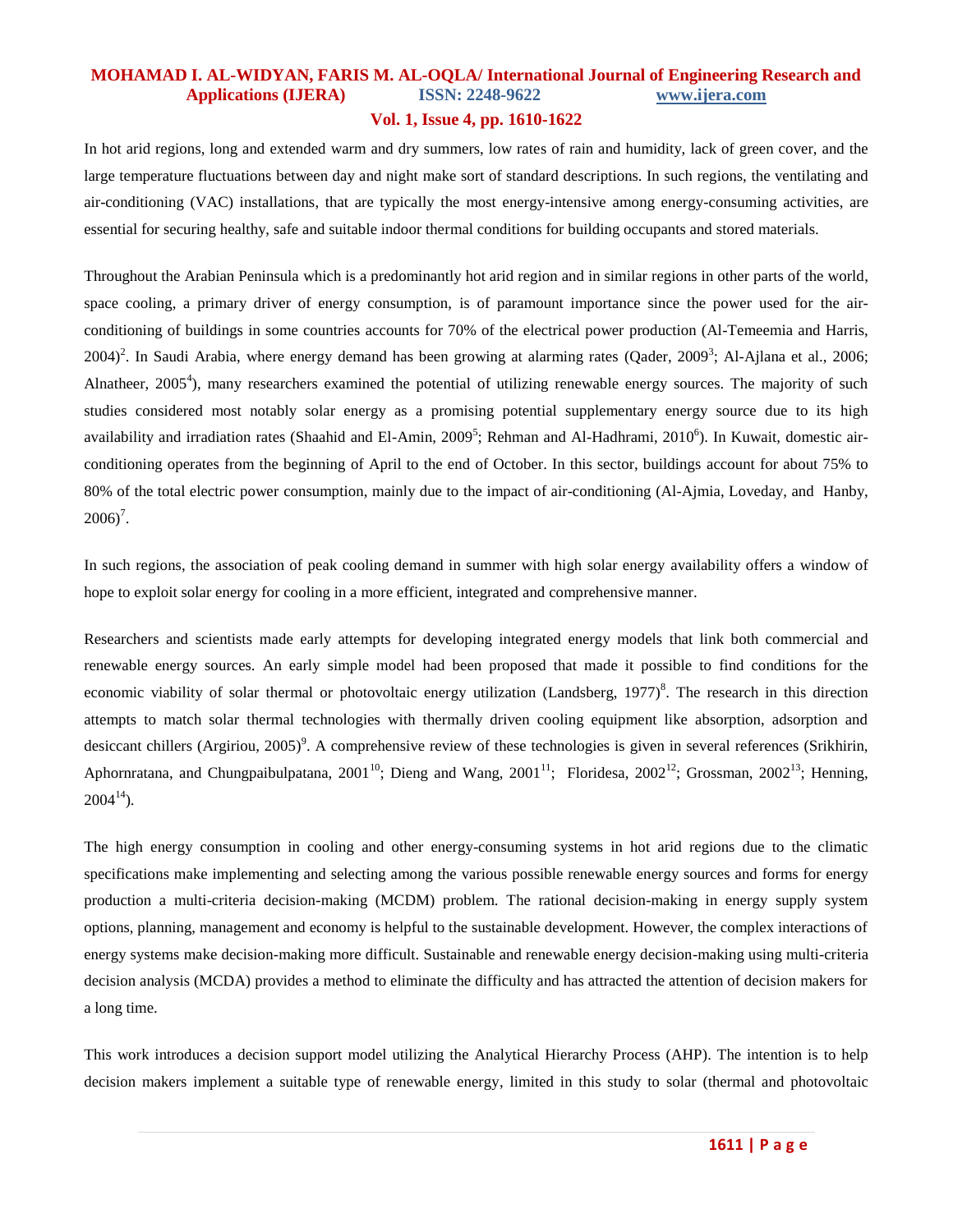#### **Vol. 1, Issue 4, pp. 1610-1622**

forms) along with the widely used commercial electric power, in hot arid regions to optimize energy use and attempt to trim the associated and in many cases prohibitive costs.

#### **2. MATERIALS AND METHODS**

#### **2.1 The analytical hierarchy process (AHP)**

AHP is a widely used multi-criteria decision making tool designed to solve MCDM problems. The AHP method in a rank order weighing method is gaining popularity because of its understandability and application simplicity. In addition to energy systems, the AHP has found wide utility in several domains like biomedical and industrial applications (Dweiri and AL-Oqla,  $2006^{15}$ ; AL-Oqla and Hayajneh,  $2007^{15}$ ) as well as social, economic, agricultural, ecological and biological systems (Chatzimouratidis and Pilavachi,  $2009^{16}$ ; Buchholz et al.,  $2009^{17}$ ).

Unlike conventional methods, AHP uses pair-wise comparisons which allow verbal judgments that enhance the precision of findings, and further allow accurate ratio and scale priorities. AHP helps capture both subjective and objective evaluation measures, providing a useful mechanism for checking the consistency of the evaluation and alternatives, thereby, reducing bias in decision making (AL-Oqla and Hayajneh,  $2007^{15}$ ). When making complex decisions involving multiple criteria, the first step is to decompose the main goal into its constituent sub-goals, also called objectives, progressing from the general to the specific. In its simplest form, this structure comprises a goal, criteria or objectives and alternative level. Each set of criteria would then be further divided, realizing, however, that the more criteria included, the less important each individual criterion may become. Fig. 1 illustrates the typical basic structure.



Figure 1. AHP hierarchy of goals, objectives and alternatives.

In the typical hierarchical structure, the main goal is laid on the top while the decision alternatives are at the bottom. Between the goal and alternatives reside the attributes of the decision problem such as the selection criteria and objectives. Next, relative weights to each item in the corresponding level are assigned. Each criterion has a local (immediate), and global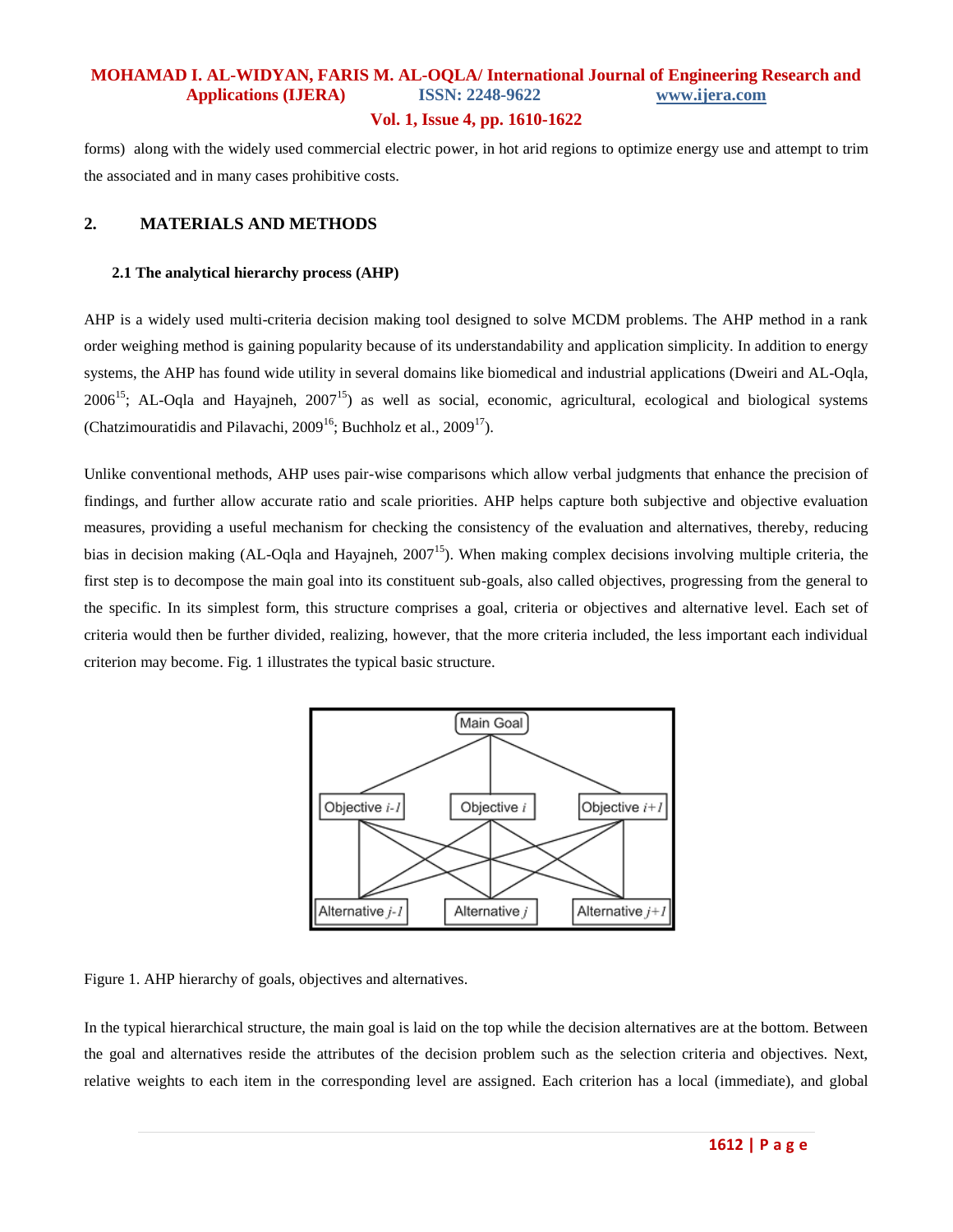#### **Vol. 1, Issue 4, pp. 1610-1622**

priority. The latter shows the relative importance of alternatives. The sum of all the criteria beneath a given parent criterion in each layer must be unity. After the criteria factors are identified, each level is given a score with respect to its parent using a relative relational basis by comparing one choice to another. Relative scores for each choice are computed within each leaf of the hierarchy. Scores are then synthesized through the model, yielding a composite score for each choice at every layer, as well as an overall score. This relative scoring within each level will result in a matrix of scores, say *a(i, j)*. The matrix holds the expert judgment of the pair-wise comparisons.

As the judgment should be consistent, inconsistency test is required to validate the expert knowledge. In general, the inconsistency ratio should be less than 0.1 or so to be considered reasonably consistent (AL- Oqla and Hayajneh,  $2007^{15}$ ). Particularly, a matrix *a* (*i*, *j*) is said to be consistent if all its elements follow the transitivity and reciprocity rules below:

$$
a_{i,j} = a_{i,k} \cdot a_{k,j} \tag{2.1.1}
$$

$$
a_{i,j} = \frac{1}{a_{j,i}} \tag{2.1.2}
$$

where *i*, *j*, and *k* are any alternatives of the matrix (Ishizaka and Lusti,  $2003^{18}$ ). The relational scale used in ranking is presented in Table 1.

The pair-wise comparison matrices can also be represented as

$$
A = \begin{bmatrix} a_{11} & \Lambda & a_{1n} \\ M & M & M \\ a_{n1} & \Lambda & a_{nn} \end{bmatrix} = \begin{bmatrix} w_1 / w_1 & \Lambda & w_1 / w_n \\ M & M & M \\ w_n / w_1 & \Lambda & w_n / w_n \end{bmatrix} \tag{2.1.3}
$$

For a consistent matrix, we can demonstrate that

$$
A = \begin{bmatrix} w_1 / w_1 & \Lambda & w_1 / w_n \\ M & M & M \\ w_n / w_1 & \Lambda & w_n / w_n \end{bmatrix} \times \begin{bmatrix} w_1 \\ M \\ w_n \end{bmatrix} = n \begin{bmatrix} w_1 \\ M \\ w_n \end{bmatrix}
$$
 (2.1.4)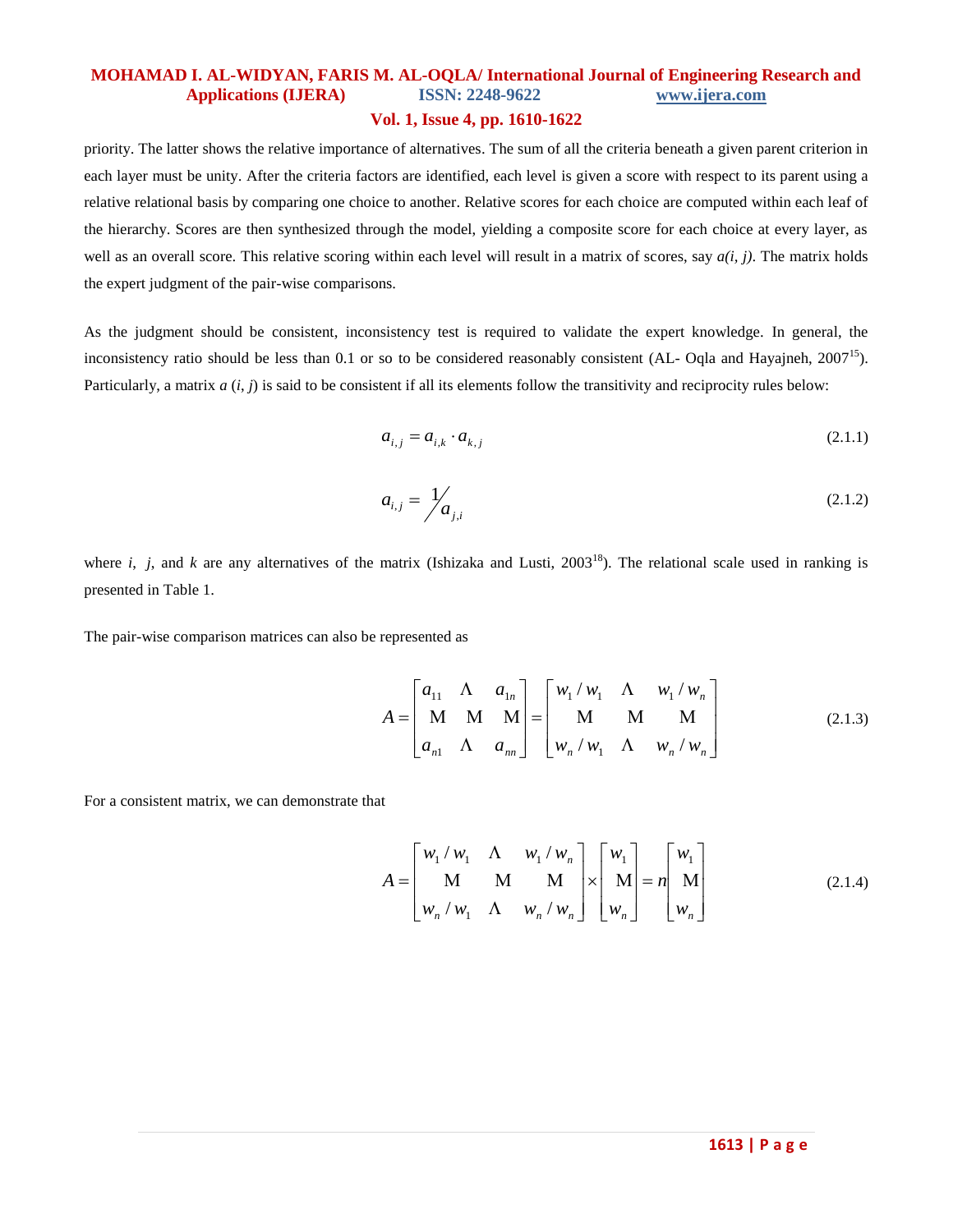**Vol. 1, Issue 4, pp. 1610-1622**

Table 1. The AHP importance scale.

| <b>Relative importance</b>                        |
|---------------------------------------------------|
| ves $i$ and $j$ are of equal importance.          |
| ve <i>i</i> is weakly more important than $j$ .   |
| ve <i>i</i> is strongly more important than $j$ . |
| ve $i$ is very strongly more important than $j$ . |
| ve $i$ is absolutely more important than $j$ .    |
|                                                   |

Or, in matrix form  $A.w = nw$  where  $A$  is the comparison matrix,  $w$  is the eigenvector and  $n$  is the dimension of the matrix. The equation above can be treated as an eigenvalue problem.

A detailed presentation of the AHP method, its specific steps, and procedure are found in (Saaty, 1980)<sup>19</sup>.

#### **2.2 The AHP model for this study**

In this work, several factors and sub-factors affecting the decision making process model to optimize energy use for space cooling in hot arid regions by utilizing solar energy, both thermal and photovoltaic, have been carefully proposed. The list of these criteria is presented in Table 2 that include the dominant four main aspects indicated (Wong and Li,  $2008)^{20}$ . These factors (criteria) and their sub-criteria were introduced in the AHP model for this study after wide literature review [\(](http://www.sciencedirect.com/science?_ob=RedirectURL&_method=outwardLink&_partnerName=27983&_origin=article&_zone=art_page&_linkType=scopusAuthorDocuments&_targetURL=http%3A%2F%2Fwww.scopus.com%2Fscopus%2Finward%2Fauthor.url%3FpartnerID%3D10%26rel%3D3.0.0%26sortField%3Dcited%26sortOrder%3Dasc%26author%3DBilgen,%2520Selcuk%26authorID%3D6701741541%26md5%3Ded476c4bfc8c3adf4a2bf401ebe72637&_acct=C000052469&_version=1&_userid=3679165&md5=c02d0a1ebd17cec7b62c2ce5182747d1) [Bilgena](http://www.sciencedirect.com/science?_ob=RedirectURL&_method=outwardLink&_partnerName=27983&_origin=article&_zone=art_page&_linkType=scopusAuthorDocuments&_targetURL=http%3A%2F%2Fwww.scopus.com%2Fscopus%2Finward%2Fauthor.url%3FpartnerID%3D10%26rel%3D3.0.0%26sortField%3Dcited%26sortOrder%3Dasc%26author%3DBilgen,%2520Selcuk%26authorID%3D6701741541%26md5%3Ded476c4bfc8c3adf4a2bf401ebe72637&_acct=C000052469&_version=1&_userid=3679165&md5=c02d0a1ebd17cec7b62c2ce5182747d1) et al., 2009; Abulfotuh, 2007; Rehman and Al-Hadhrami, 2010; [Al-Ajmia,](http://www.sciencedirect.com/science?_ob=RedirectURL&_method=outwardLink&_partnerName=27983&_origin=article&_zone=art_page&_linkType=scopusAuthorDocuments&_targetURL=http%3A%2F%2Fwww.scopus.com%2Fscopus%2Finward%2Fauthor.url%3FpartnerID%3D10%26rel%3D3.0.0%26sortField%3Dcited%26sortOrder%3Dasc%26author%3DAl-Ajmi,%2520F.%26authorID%3D8860437400%26md5%3D2db23d52847035dd47b57b1ea9b4bab6&_acct=C000052469&_version=1&_userid=3679165&md5=a2f319f41bc692afe6d2bbd20f6333c3) [Loveday,](http://www.sciencedirect.com/science?_ob=RedirectURL&_method=outwardLink&_partnerName=27983&_origin=article&_zone=art_page&_linkType=scopusAuthorDocuments&_targetURL=http%3A%2F%2Fwww.scopus.com%2Fscopus%2Finward%2Fauthor.url%3FpartnerID%3D10%26rel%3D3.0.0%26sortField%3Dcited%26sortOrder%3Dasc%26author%3DLoveday,%2520D.L.%26authorID%3D7007051032%26md5%3D74f64cac65c2362bfd776f8678928a29&_acct=C000052469&_version=1&_userid=3679165&md5=175068199068df7e61540359307a734d) and [Hanby,](http://www.sciencedirect.com/science?_ob=RedirectURL&_method=outwardLink&_partnerName=27983&_origin=article&_zone=art_page&_linkType=scopusAuthorDocuments&_targetURL=http%3A%2F%2Fwww.scopus.com%2Fscopus%2Finward%2Fauthor.url%3FpartnerID%3D10%26rel%3D3.0.0%26sortField%3Dcited%26sortOrder%3Dasc%26author%3DHanby,%2520V.I.%26authorID%3D8301657100%26md5%3Dd2a1a008dc71c5813191a5de667c24bd&_acct=C000052469&_version=1&_userid=3679165&md5=2bcbce50345e85aa8d8d256e5b604c56) 2006).

Then, data collection aimed at evaluating the comparability of the selected criteria was achieved by means of a questionnaire that was sent out to some twenty carefully selected experts in AHP and/or energy worldwide, most of whom are from academic institutions and a few professionals. In fact, eleven respondents returned their filled questionnaires, which was deemed suitable sample for our purposes and this kind of study (Wong and Li,  $2008^{21}$ ). Fig. 2 shows the AHP model with these factors (criteria) included.

A set of matrices representing pair-wise comparisons were developed for all the levels of the hierarchy. An element in the higher level is assumed to be the governing element for those in the lower level of the hierarchy. The elements in the lower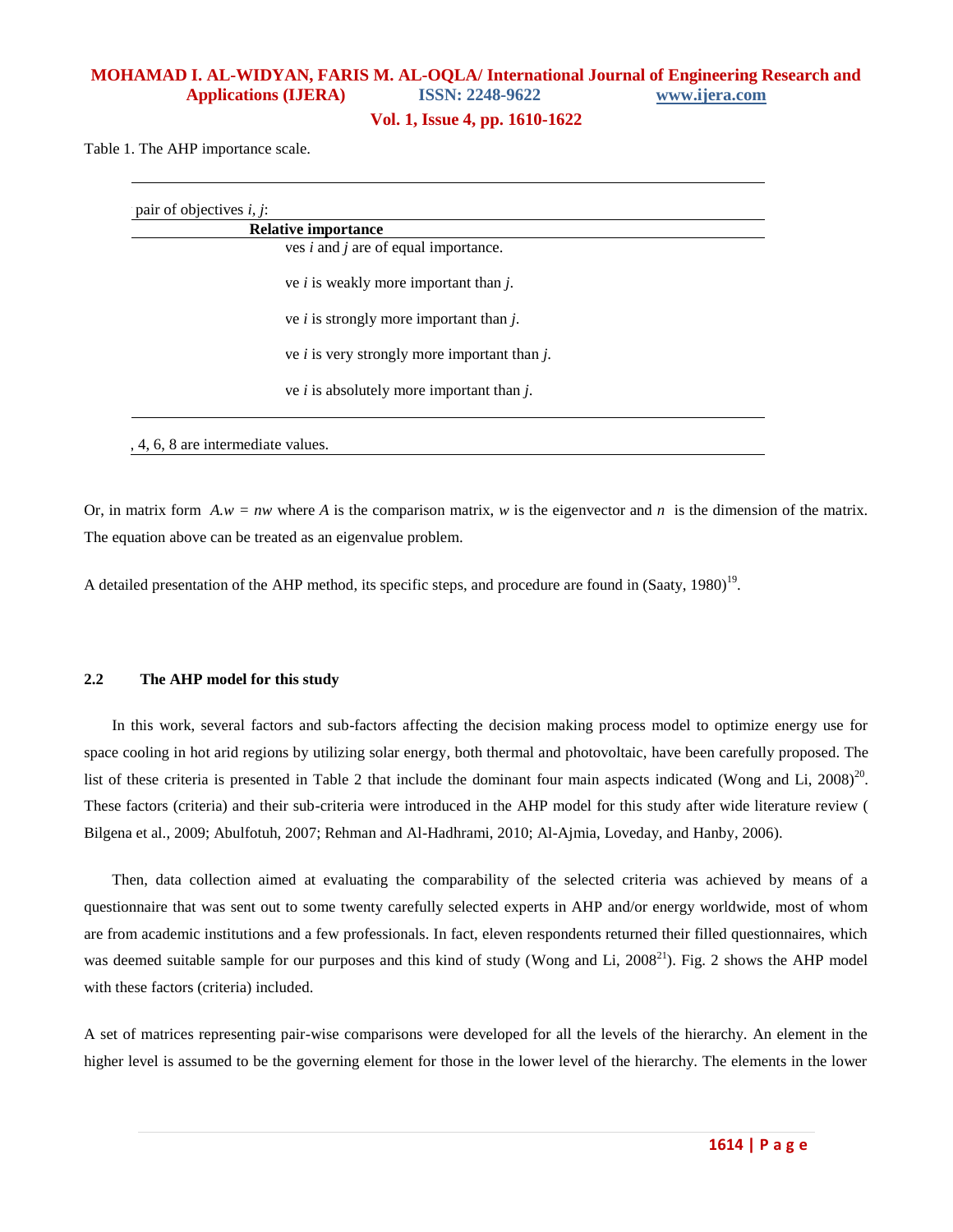#### **Vol. 1, Issue 4, pp. 1610-1622**

level are compared with respect to one another according to their effect on the governing element above. This yields a square matrix of judgments.

The pair-wise comparison is performed on the basis of how an element dominates the other and the judgments are entered using Saaty's 1 to 9 scale (Saaty,  $1980^{19}$ ). An element compared with itself is always assigned the value of 1, so the main diagonal entries of the pair-wise comparison matrix are all unity. The expert begins by comparing pairs of main criteria (factors) with respect to the main goal by assigning importance. The number of resulting comparisons is given by  $n(n-1)/2$ , where *n* is the dimension of the pair-wise comparison matrix.

| Main factor          | Sub-factor                                      |  |  |  |
|----------------------|-------------------------------------------------|--|--|--|
|                      |                                                 |  |  |  |
|                      | Initial investment cost<br>۰                    |  |  |  |
|                      | Maintenance cost                                |  |  |  |
| Economical Impact    | Operational cost                                |  |  |  |
|                      | Payback period<br>. .                           |  |  |  |
|                      | Manufacturing cost<br>۰                         |  |  |  |
|                      | Space requirement<br>۰                          |  |  |  |
|                      | Pollutant emissions                             |  |  |  |
| Environmental Impact | Reliability                                     |  |  |  |
|                      | Safety<br>۰                                     |  |  |  |
|                      | Solid waste byproduct<br>۰                      |  |  |  |
|                      | Job creation                                    |  |  |  |
|                      | Promotion of economical development<br>. .      |  |  |  |
|                      | Noise and visual discomfort                     |  |  |  |
| Social Impact        | $\bullet$ Market maturity                       |  |  |  |
|                      | Tourism                                         |  |  |  |
|                      | Culture and education<br>۰                      |  |  |  |
|                      | Technical know-how<br>۰                         |  |  |  |
|                      | Existence of suppliers of the technology<br>. . |  |  |  |
|                      | Consistence of installation and<br>۰            |  |  |  |
|                      | maintenance                                     |  |  |  |
| Technical Maturity   | Availability<br>. .                             |  |  |  |
|                      | Technology transfer<br>. .                      |  |  |  |
|                      | Availability of local raw materials<br>۰        |  |  |  |

Table 2. Factors and sub-factors affecting the decision making process model to the problem addressed in this work.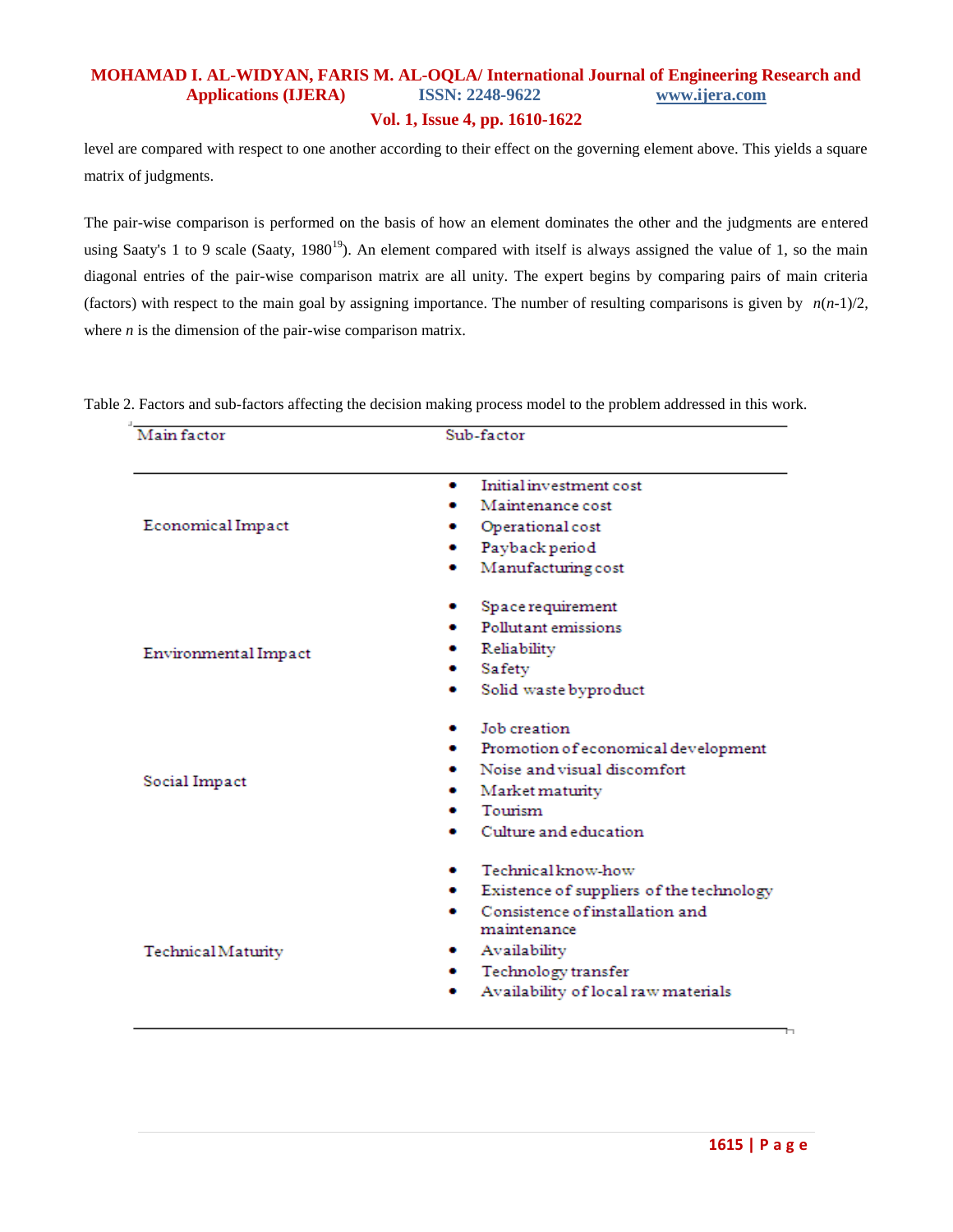#### **Vol. 1, Issue 4, pp. 1610-1622**

| Goal: Implementing a Suitable type of Renewable Energy in Cooling |  |  |  |  |  |  |
|-------------------------------------------------------------------|--|--|--|--|--|--|
| Systems to Optimize energy Use in Hot Arid Regions                |  |  |  |  |  |  |
| <b>■ Economical Impact (L: .243)</b>                              |  |  |  |  |  |  |
| $\blacksquare$ Initial investment cost (L: .264)                  |  |  |  |  |  |  |
| — <b>■ Maintenance cost (L: .167)</b>                             |  |  |  |  |  |  |
| $\Box$ Operational cost (L: .167)                                 |  |  |  |  |  |  |
| $\equiv$ Payback period (L: .201)                                 |  |  |  |  |  |  |
| ⊣∎ Manufacturing cost (L: .201)                                   |  |  |  |  |  |  |
| <b>E</b> Environmental Impact (L: .333)                           |  |  |  |  |  |  |
| → Space requirement (L: .121)                                     |  |  |  |  |  |  |
| —⊒ Pollutant emissions (L: .183)                                  |  |  |  |  |  |  |
| $\equiv$ Reliability (L: .241)                                    |  |  |  |  |  |  |
| — Safety (L: .272)                                                |  |  |  |  |  |  |
| - <b>■ Solid waste byprodut (L: .183)</b>                         |  |  |  |  |  |  |
| $\blacksquare$ Social Impact (L: .212)                            |  |  |  |  |  |  |
| → Job creation (L: .205)                                          |  |  |  |  |  |  |
| $\equiv$ Promotion of economical development (L: .177)            |  |  |  |  |  |  |
| —≣ Noise and visual discomfort (L: .137)                          |  |  |  |  |  |  |
| ⊣∎ Market maturity (L: .135)                                      |  |  |  |  |  |  |
| $\blacksquare$ Tourism (L: .102)                                  |  |  |  |  |  |  |
| <b>■ Culture and education (L: .244)</b>                          |  |  |  |  |  |  |
| <b>□ Technical Maturity (L: .212)</b>                             |  |  |  |  |  |  |
| — Technical know-how (L: .205)                                    |  |  |  |  |  |  |
| $\equiv$ Existence of suppliers of the technology (L: .153)       |  |  |  |  |  |  |
| → Consistence of installation and maintenance (L: .153)           |  |  |  |  |  |  |
| $\equiv$ Availability (L: .180)                                   |  |  |  |  |  |  |
| $\equiv$ Technology transfer (L: .180)                            |  |  |  |  |  |  |
| → Availability of local raw materials (L: .130)                   |  |  |  |  |  |  |
|                                                                   |  |  |  |  |  |  |

Figure 2. AHP implementation of renewable energy in cooling system hierarchy.

#### **3. RESULTS AND DISCUSSION**

Fig. 3 shows the inconsistency as calculated from Eqs. (1) and (2). The figure indicates that model inconsistency is zero, i.e., less than 0.1, meaning that the expert was consistent in his/her judgment.

Fig. 4 represents sort of a summary for the whole model from which the contributions of each main criterion to the model as well as the contributions of each sub-criterion to the main criterion can be read. Specifically, Fig. 4 shows that the environmental impact contributes the most to the goal with a weight of 33.3% while both Social Impact and Technical Maturity contribute the lowest with an equal weight of 21.2 % each. In light of the substantial global environmental deterioration and associated detrimental consequences, this reflects, on the one hand, the significance of the environmental cause in the experts' views and, on the other hand, the strong link between renewable energy technologies and the environmental cause. In addition, the fact that none of the main factors dominates the model (by having a weight 50% or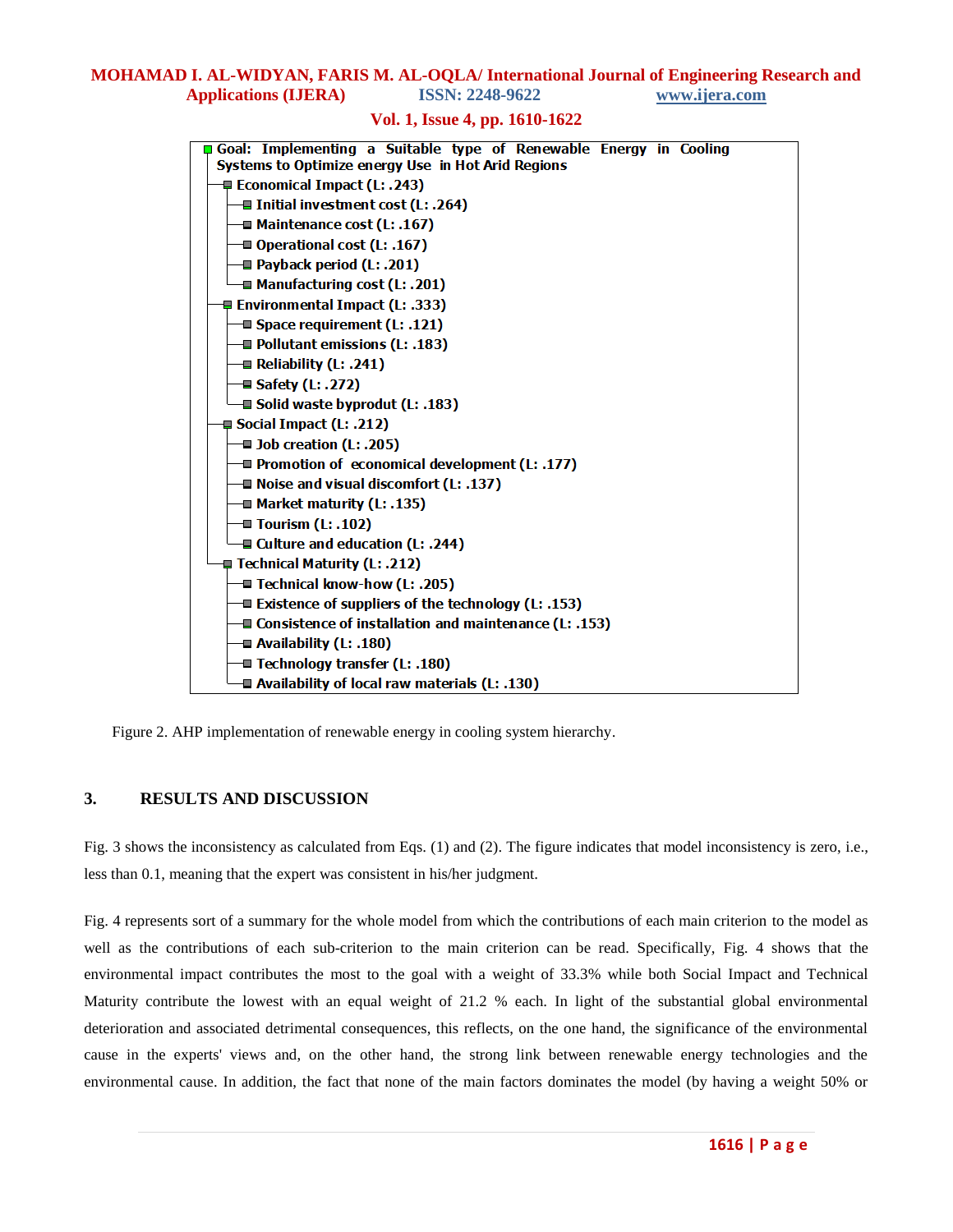#### **Vol. 1, Issue 4, pp. 1610-1622**

more) indicates a significant level of difficulty in making a decision regarding this issue and thus justifies conducting this work.

|                             |             |       | <b>Economica Environmer Social Impa Technical M</b> |     |
|-----------------------------|-------------|-------|-----------------------------------------------------|-----|
| <b>Economical Impact</b>    |             | (1.5) | 1.2                                                 | 1.2 |
| <b>Environmental Impact</b> |             |       | 1.5                                                 | 1.5 |
| <b>Social Impact</b>        |             |       |                                                     | 1.0 |
| <b>Technical Maturity</b>   | Incon: 0.00 |       |                                                     |     |

Figure 3. Pair-wise comparisons of the main criteria with respect to the goal in a matrix format as a result of using Expert Choice™ Software.

Fig. 4 also shows that the best choice of supplemental energy source for the application as expressed in the title of this study considered in this study is the photovoltaic (PV) with a weight of 30.6 % taking into consideration the main factors and subfactors. The second choice is commercial electricity, which is the current widely used energy source, with a weight of 27.0 %. Consequently, the third choice should be the combination between the photovoltaic conversion and electricity with a weight of 22.8%, whereas the last choice is solar thermal with a weight of only 19.8%. It may be noted here that having PV as the first choice while the solar thermal occupies the last rank is consistent with the facts related to solar energy technology. That is, while it is established that PV technology is the best choice for direct electricity production and is considered by many as one of the most promising energy sources for the future, solar thermal in contrast is not as appropriate especially for small-scale applications. Utilizing the data of Fig. 4, a more detailed and useful presentation of findings can be made for the contributions of the sub-criteria to their respective main criterion.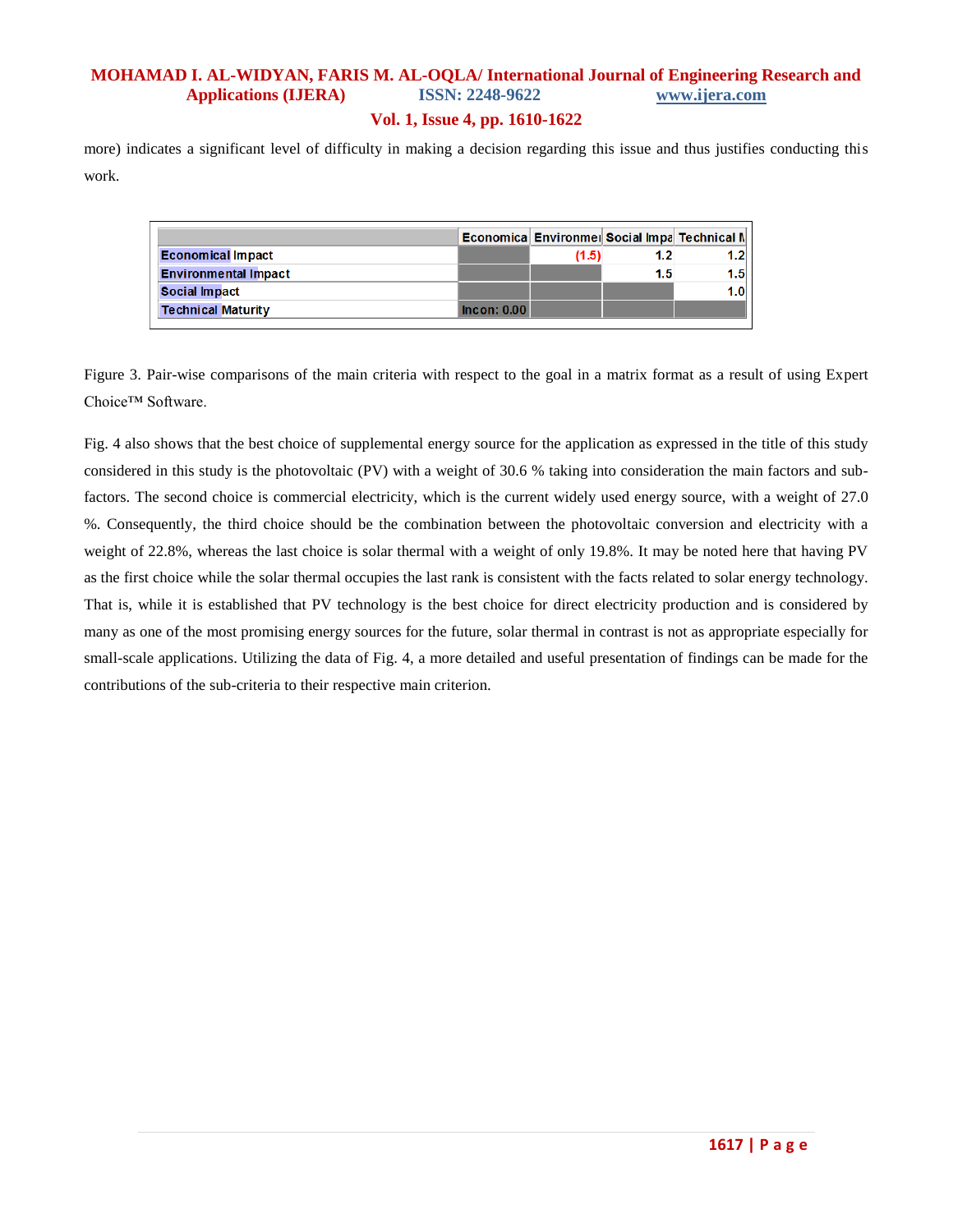#### **Vol. 1, Issue 4, pp. 1610-1622**



Figure 4. The importance (weight) of the main criterion with respect to the goal and the weight of the sub-criteria with respect to the main criterion.

Fig. 5 presents an example of such a presentation for the Social Impact criterion showing that the Culture and Education contributes 24.4%, Job Creation contributes 20.5%, Promotion of Economical Development contributes 17.7%, Noise and Visual Discomfort contributes 13.7 %, while Market Maturity and Tourism contribute 13.5 % and 10.2 %, respectively. Moreover, data presentation in the format introduced in Fig. 5 demonstrates that the contribution of the sub-criteria to the main Social Impact criterion has an inconsistency of zero indicating again the credibility of expert judgments. Moreover, Fig. 5 presents data in the more convenient graphical format in addition to enabling the analysis of a given main criterion with its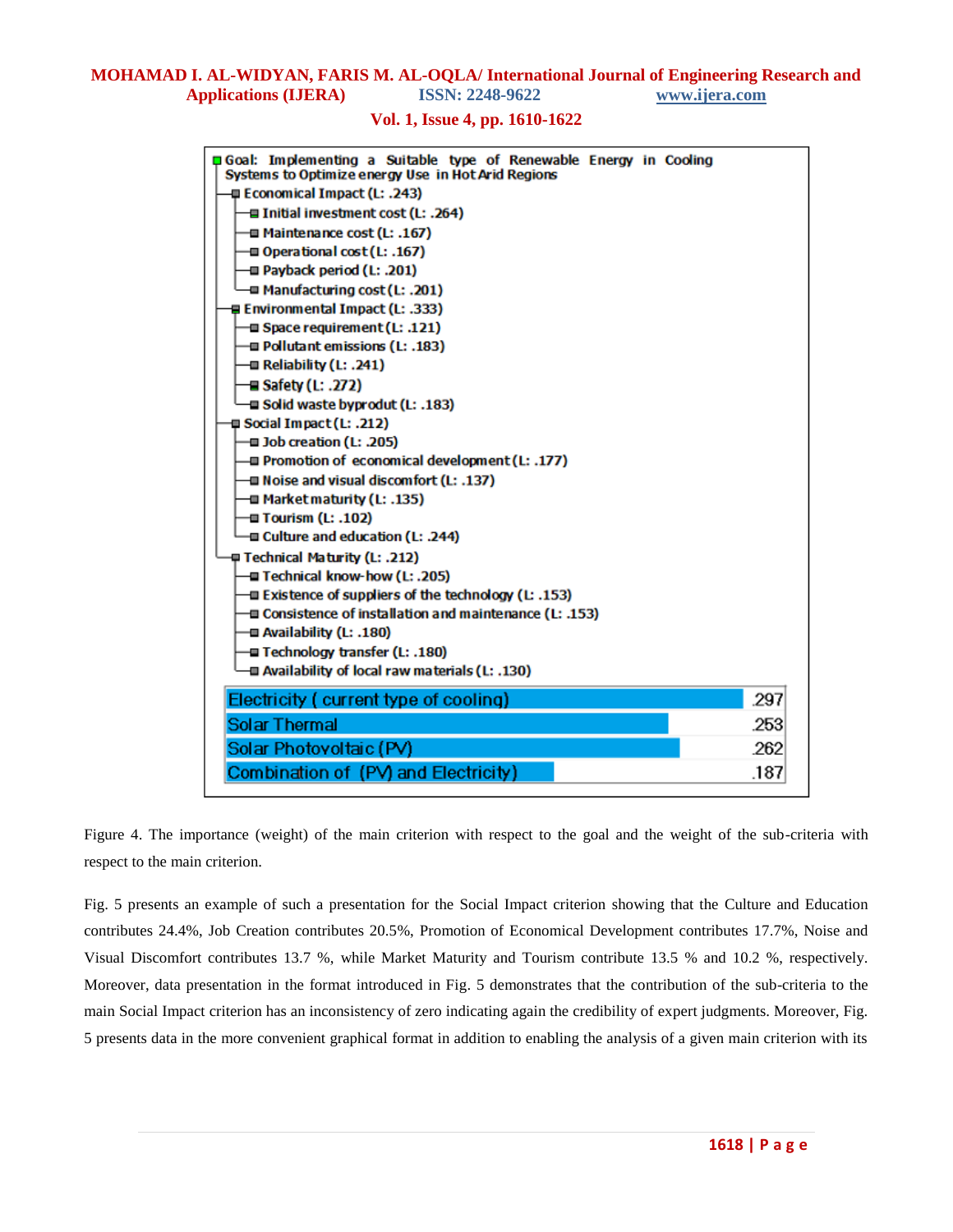#### **Vol. 1, Issue 4, pp. 1610-1622**

sub-criteria. In a similar manner, figures like Fig. 5 can be sketched for the rest of the main criteria. In fact, it turned out that the inconsistency for the contributions of each set of sub-criteria to their respective main criterion was also zero in all cases.

The sensitivity graph of the main factors with respect to the goal is illustrated in Fig. 6. It not only demonstrates that the solar photovoltaic is the best choice for utilizing the energy use for space cooling in hot arid regions, but also shows how sensitive the decision is. A close examination of Fig. 6 reveals that the two competing alternatives, namely, PV and Electricity, are more or less quite close in their sensitivity to the two main criteria of Technical Maturity and Environmental Impact. However, Fig. 6 also shows that PV is strongly positively sensitive and the Electricity is strongly negatively sensitive to the Social Impact, meaning that any reasonable change in the weight of Social Impact will dramatically widen the gap for the benefit of PV as the best choice.



Figure 5. The contribution of sub-criteria to the main criterion (Social Impact).



Figure 6. The sensitivity graph of the main factors with respect to the goal.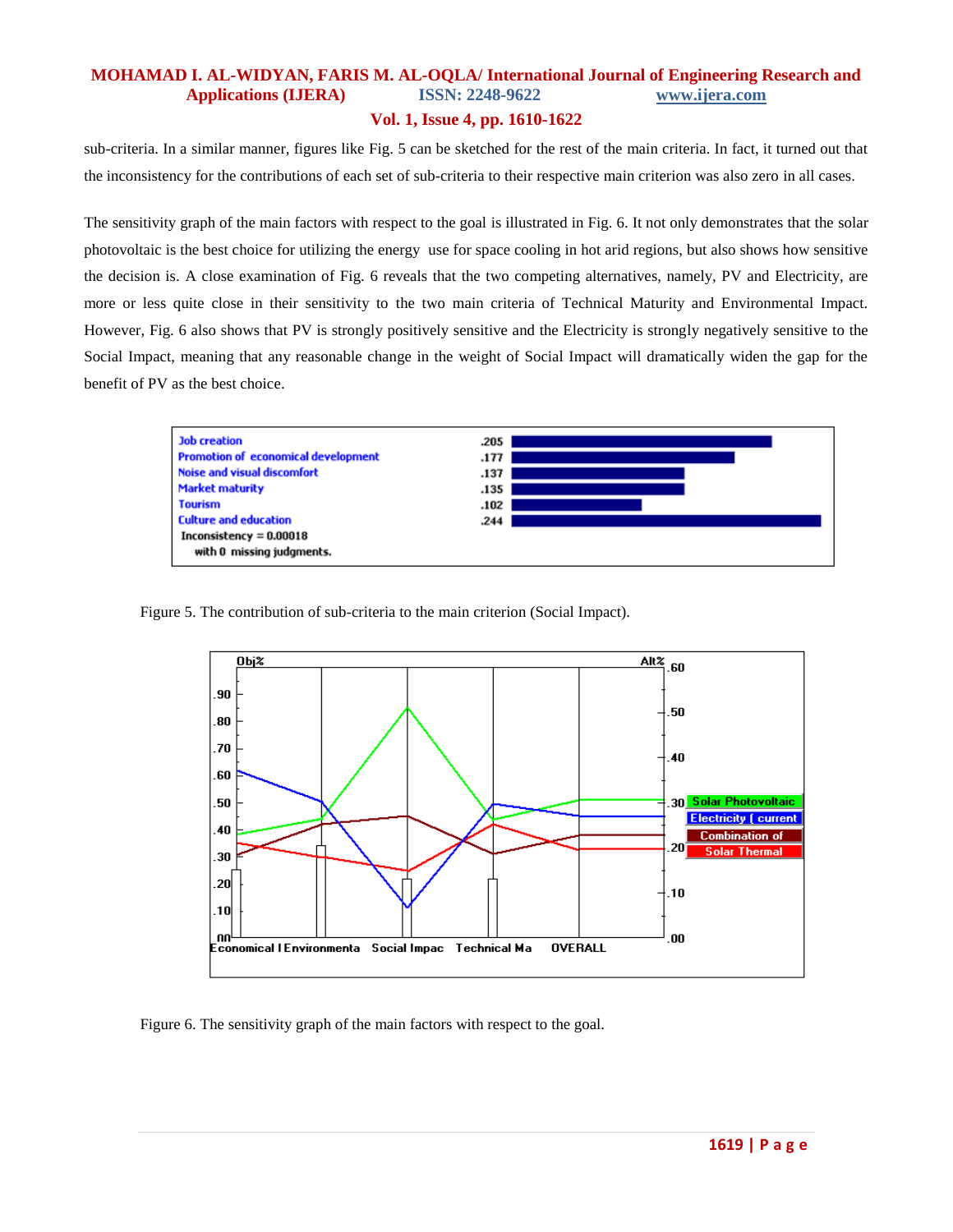#### **Vol. 1, Issue 4, pp. 1610-1622**

As such, the governing criterion left is the Economical Impact, which, as Fig. 7 shows, has been almost doubled, which represents an unreasonable change under normal conditions, and thus dominated the model. Fig. 7 still indicates that PV still the best choice even if any of the Environmental Impact, Social Impact and Technical Maturity factors takes a weight of more than expected (i.e; be dominant of the model) as can be clearly seen from Fig. 7. It is noteworthy here also that all indicators show that the future economic advantage is shifting towards the PV technology compared to commercial electricity which further enhances the status of PV as a better energy source and this decision was insensitive to the unexpected change of weights of the studied factors .



Figure 7. The sensitivity graph of the main factors with respect to the goal if the social impact was given a higher importance.

Overall, these results indicate that having PV as the best choice is undoubtedly quite reliable and is almost insensitive to reasonable changes in the main criteria as introduced in this study based on the model introduced here.

### **4. CONCLUSION**

The selection of an energy source or a combination thereof in hot arid regions that have special features is a function of various variables and thus is a multi-criteria decision making problem. The utilization of the Analytical Hierarchy Process provides a powerful tool for analyzing such problems and results in decision-support models that are quite reliable. The study showed that expert judgments for this study were quite consistent and further indicated that under prevailing conditions, relevant factors and aspects, and energy options (solar and electricity) considered in this study, the PV technology ranks highest as the best choice of energy sources followed by combining commercial electricity and PV. The study demonstrated that these results are highly reliable under reasonable changes in all factors and sub-factors included.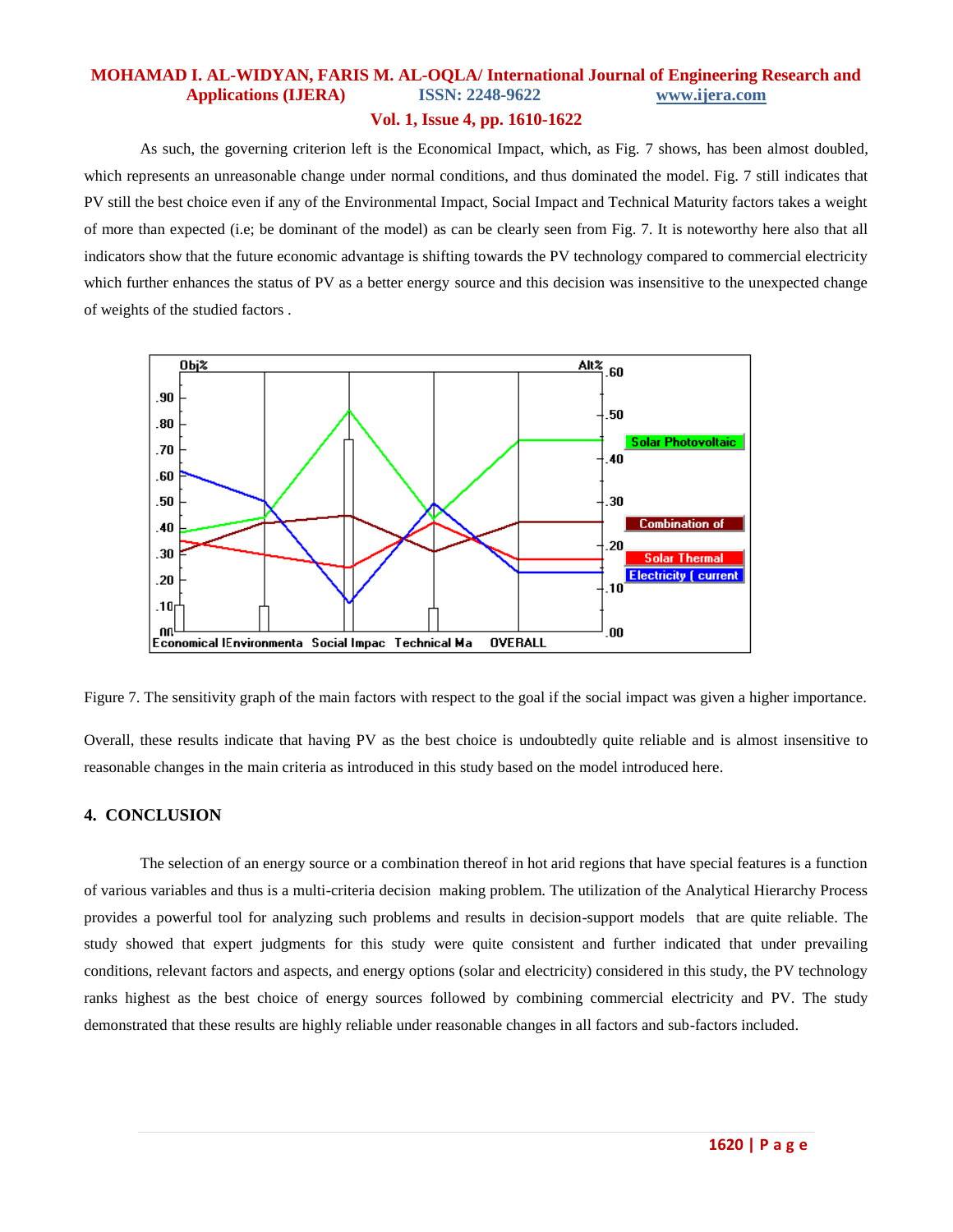#### **Vol. 1, Issue 4, pp. 1610-1622**

#### **REFERENCES**

[1] Abulfotuh, F. Energy efficiency and renewable technologies: the way to sustainable energy future. *Desalination, 209*, 2007, 275–82.

[2] AL- Oqla, F. M., & Hayajneh, M-T. A design decision-making support model for selecting suitable product color to increase profitability. *Design challenge conference: Managing creativity, innovation, and entrepreneurship*.2007, Amman, Jordan.

[3] Al-Ajlana, S. A., Al-Ibrahima, A. M., Abdulkhaleqb, M., & Alghamdi, F. Developing sustainable energy policies for electrical energy conservation in Saudi Arabia. *Energy policy, 34*,2006, 1556–1565.

[4] [Al-Ajmia,](http://www.sciencedirect.com/science?_ob=RedirectURL&_method=outwardLink&_partnerName=27983&_origin=article&_zone=art_page&_linkType=scopusAuthorDocuments&_targetURL=http%3A%2F%2Fwww.scopus.com%2Fscopus%2Finward%2Fauthor.url%3FpartnerID%3D10%26rel%3D3.0.0%26sortField%3Dcited%26sortOrder%3Dasc%26author%3DAl-Ajmi,%2520F.%26authorID%3D8860437400%26md5%3D2db23d52847035dd47b57b1ea9b4bab6&_acct=C000052469&_version=1&_userid=3679165&md5=a2f319f41bc692afe6d2bbd20f6333c3) F., [Loveday,](http://www.sciencedirect.com/science?_ob=RedirectURL&_method=outwardLink&_partnerName=27983&_origin=article&_zone=art_page&_linkType=scopusAuthorDocuments&_targetURL=http%3A%2F%2Fwww.scopus.com%2Fscopus%2Finward%2Fauthor.url%3FpartnerID%3D10%26rel%3D3.0.0%26sortField%3Dcited%26sortOrder%3Dasc%26author%3DLoveday,%2520D.L.%26authorID%3D7007051032%26md5%3D74f64cac65c2362bfd776f8678928a29&_acct=C000052469&_version=1&_userid=3679165&md5=175068199068df7e61540359307a734d) D. L., [& Hanby,](http://www.sciencedirect.com/science?_ob=RedirectURL&_method=outwardLink&_partnerName=27983&_origin=article&_zone=art_page&_linkType=scopusAuthorDocuments&_targetURL=http%3A%2F%2Fwww.scopus.com%2Fscopus%2Finward%2Fauthor.url%3FpartnerID%3D10%26rel%3D3.0.0%26sortField%3Dcited%26sortOrder%3Dasc%26author%3DHanby,%2520V.I.%26authorID%3D8301657100%26md5%3Dd2a1a008dc71c5813191a5de667c24bd&_acct=C000052469&_version=1&_userid=3679165&md5=2bcbce50345e85aa8d8d256e5b604c56) V. I. The cooling potential of earth–air heat exchangers for domestic buildings in a desert climate. *Building and Environment, 41*,2006, 235–244.

[5] Alnatheer, O. The potential contribution of renewable energy to electricity supply in Saudi Arabia. *Energy policy, 33*,2005, 2298–2312.

[6] Al-Temeemia, A. A., Harris, D. J. A guideline for assessing the suitability of earth-sheltered mass-housing in hot-arid climates. *Energy and buildings, 36*, 2004, 251–260.

[7] Argiriou, A. A. Numerical simulation and performance assessment of a low capacity solar assisted absorption heat pump coupled with a sub-floor system. *Solar energy, 79*,2005, 290–301.

[8] [Bilgena,](http://www.sciencedirect.com/science?_ob=RedirectURL&_method=outwardLink&_partnerName=27983&_origin=article&_zone=art_page&_linkType=scopusAuthorDocuments&_targetURL=http%3A%2F%2Fwww.scopus.com%2Fscopus%2Finward%2Fauthor.url%3FpartnerID%3D10%26rel%3D3.0.0%26sortField%3Dcited%26sortOrder%3Dasc%26author%3DBilgen,%2520Selcuk%26authorID%3D6701741541%26md5%3Ded476c4bfc8c3adf4a2bf401ebe72637&_acct=C000052469&_version=1&_userid=3679165&md5=c02d0a1ebd17cec7b62c2ce5182747d1) S., [Kele](http://www.sciencedirect.com/science?_ob=RedirectURL&_method=outwardLink&_partnerName=27983&_origin=article&_zone=art_page&_linkType=scopusAuthorDocuments&_targetURL=http%3A%2F%2Fwww.scopus.com%2Fscopus%2Finward%2Fauthor.url%3FpartnerID%3D10%26rel%3D3.0.0%26sortField%3Dcited%26sortOrder%3Dasc%26author%3DKeles,%2520Sedat%26authorID%3D17344119800%26md5%3Daa8a3fc7d521ad916222b2e61df07d25&_acct=C000052469&_version=1&_userid=3679165&md5=75d0865f7b032a0c4f7f759a42dfc883)ş[a,](http://www.sciencedirect.com/science?_ob=RedirectURL&_method=outwardLink&_partnerName=27983&_origin=article&_zone=art_page&_linkType=scopusAuthorDocuments&_targetURL=http%3A%2F%2Fwww.scopus.com%2Fscopus%2Finward%2Fauthor.url%3FpartnerID%3D10%26rel%3D3.0.0%26sortField%3Dcited%26sortOrder%3Dasc%26author%3DKeles,%2520Sedat%26authorID%3D17344119800%26md5%3Daa8a3fc7d521ad916222b2e61df07d25&_acct=C000052469&_version=1&_userid=3679165&md5=75d0865f7b032a0c4f7f759a42dfc883) S., [Kaygusuzb,](http://www.sciencedirect.com/science?_ob=RedirectURL&_method=outwardLink&_partnerName=27983&_origin=article&_zone=art_page&_linkType=scopusAuthorDocuments&_targetURL=http%3A%2F%2Fwww.scopus.com%2Fscopus%2Finward%2Fauthor.url%3FpartnerID%3D10%26rel%3D3.0.0%26sortField%3Dcited%26sortOrder%3Dasc%26author%3DKaygusuz,%2520Abdullah%26authorID%3D6701580075%26md5%3Ddde05ba24664b4b4019ab2317d3c07ea&_acct=C000052469&_version=1&_userid=3679165&md5=09899576ac6c6cf67656e9af9067bf5d) A., [Sar](http://www.sciencedirect.com/science?_ob=RedirectURL&_method=outwardLink&_partnerName=27983&_origin=article&_zone=art_page&_linkType=scopusAuthorDocuments&_targetURL=http%3A%2F%2Fwww.scopus.com%2Fscopus%2Finward%2Fauthor.url%3FpartnerID%3D10%26rel%3D3.0.0%26sortField%3Dcited%26sortOrder%3Dasc%26author%3DSari,%2520Ahmet%26authorID%3D7006342950%26md5%3De6daa9413b2368bbacc7666addb055a7&_acct=C000052469&_version=1&_userid=3679165&md5=31af3a14b088c9e1c63552d2308cd606)ı[c,](http://www.sciencedirect.com/science?_ob=RedirectURL&_method=outwardLink&_partnerName=27983&_origin=article&_zone=art_page&_linkType=scopusAuthorDocuments&_targetURL=http%3A%2F%2Fwww.scopus.com%2Fscopus%2Finward%2Fauthor.url%3FpartnerID%3D10%26rel%3D3.0.0%26sortField%3Dcited%26sortOrder%3Dasc%26author%3DSari,%2520Ahmet%26authorID%3D7006342950%26md5%3De6daa9413b2368bbacc7666addb055a7&_acct=C000052469&_version=1&_userid=3679165&md5=31af3a14b088c9e1c63552d2308cd606) A., & [Kaygusuz,](http://www.sciencedirect.com/science?_ob=RedirectURL&_method=outwardLink&_partnerName=27983&_origin=article&_zone=art_page&_linkType=scopusAuthorDocuments&_targetURL=http%3A%2F%2Fwww.scopus.com%2Fscopus%2Finward%2Fauthor.url%3FpartnerID%3D10%26rel%3D3.0.0%26sortField%3Dcited%26sortOrder%3Dasc%26author%3DKaygusuz,%2520Kamil%26authorID%3D24474609300%26md5%3D5fb46d3a462fba1e430ad025289ed052&_acct=C000052469&_version=1&_userid=3679165&md5=5aac6064b6a875a529f422f229d9d177) K. Global warming and renewable energy sources for sustainable development: a case study in Turkey. *Renewable and sustainable energy reviews, 12*, 2008, 372–96.

[9] Buchholz, T., Rametsteiner, E., Volk, T., & Luzadis, V. Multi criteria analysis for bioenergy systems assessments. *Energy policy, 37*, 2009, 484–95.

[10] Chatzimouratidis, A. I., & Pilavachi, P. A. Technological, economic and sustainability evaluation of power plants using the Analytic Hierarchy Process. *Energy policy, 37*, 2009, 778–87.

[11] Dieng, A. O., & Wang, R. Z. Literature review on solar adsorption technologies for ice- making and air-conditioning purposes and recent developments in solar technology. *Renewable and sustainable energy reviews, 5*, 2001, 313–342.

[12] Dweiri, F., & AL-Oqla, F. M. Material selection using analytical hierarchy process. *International journal of computer applications in technology, 26*(4), 2006, 182-189.